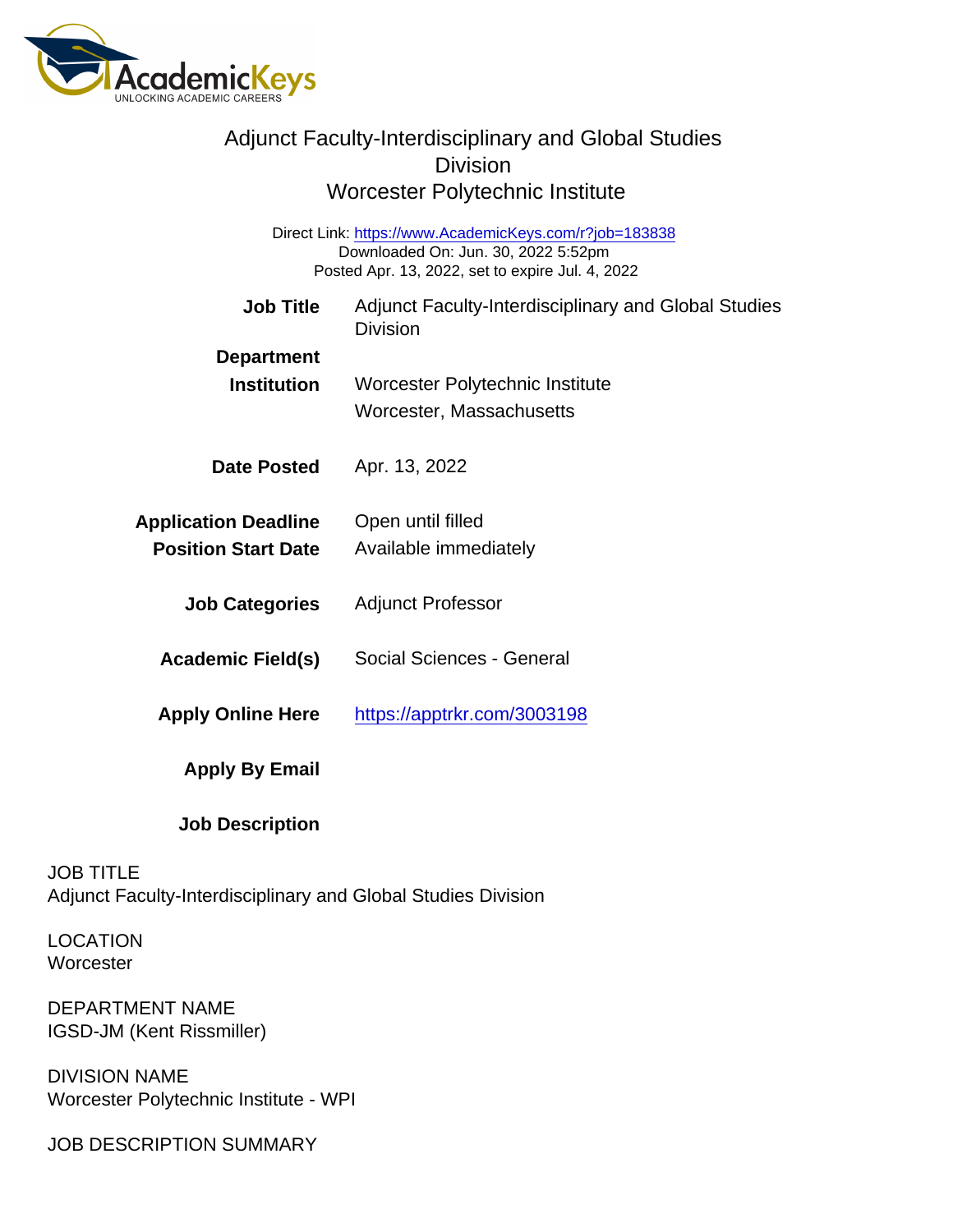## Adjunct Faculty-Interdisciplinary and Global Studies **Division** Worcester Polytechnic Institute

Direct Link: <https://www.AcademicKeys.com/r?job=183838> Downloaded On: Jun. 30, 2022 5:52pm Posted Apr. 13, 2022, set to expire Jul. 4, 2022

Worcester Polytechnic Institute (WPI) is seeking part-time adjunct faculty to teach day and/or evening classes for the Interdisciplinary and Global Studies Division. These faculty positions are created to provide an available applicant pool for the program. Positions will be filled on an as needed basis. Start dates will vary by course and semester.

Qualified applicants will be contacted by the program. Your application will remain in the pool until the posting closes. If you wish to be considered for positions beyond that date, then you must reapply.

## JOB DESCRIPTION

The goal is to integrate a successful applicant into related activities at WPI with teaching assignments matched with the background and availability of the applicant.

An ideal applicant will hold an advanced degree in a related discipline with significant practical experience in the relevant area, as well as having successful undergraduate or graduate teaching experience.

FLSA STATUS United States of America (Exempt)

WPI is an Equal Opportunity Employer. All qualified candidates will receive consideration for employment without regard to race, color, age, religion, sex, sexual orientation, gender identity, national origin, veteran status, or disability. We are seeking individuals with diverse backgrounds and experiences who will contribute to a culture of creativity and collaboration, inclusion, problem solving and change making.

To apply, visit: [url=https://apptrkr.com/3003198]https://wpi.wd5.myworkdayjobs.com/en-US/WPI\_External\_Career\_Site/job/Worcester/Adjunct-Faculty-Interdisciplinary-and-Global-Studies-Division\_R0000076

## About WPI

WPI is a vibrant, active, and diverse community of extraordinary students, world-renowned faculty, and state of the art research facilities. At WPI, we have competitive and comprehensive benefits, including health insurance, long-term care, retirement, tuition assistance, flexible spending accounts, work-life balance and much more.

Diversity & Inclusion at WPI